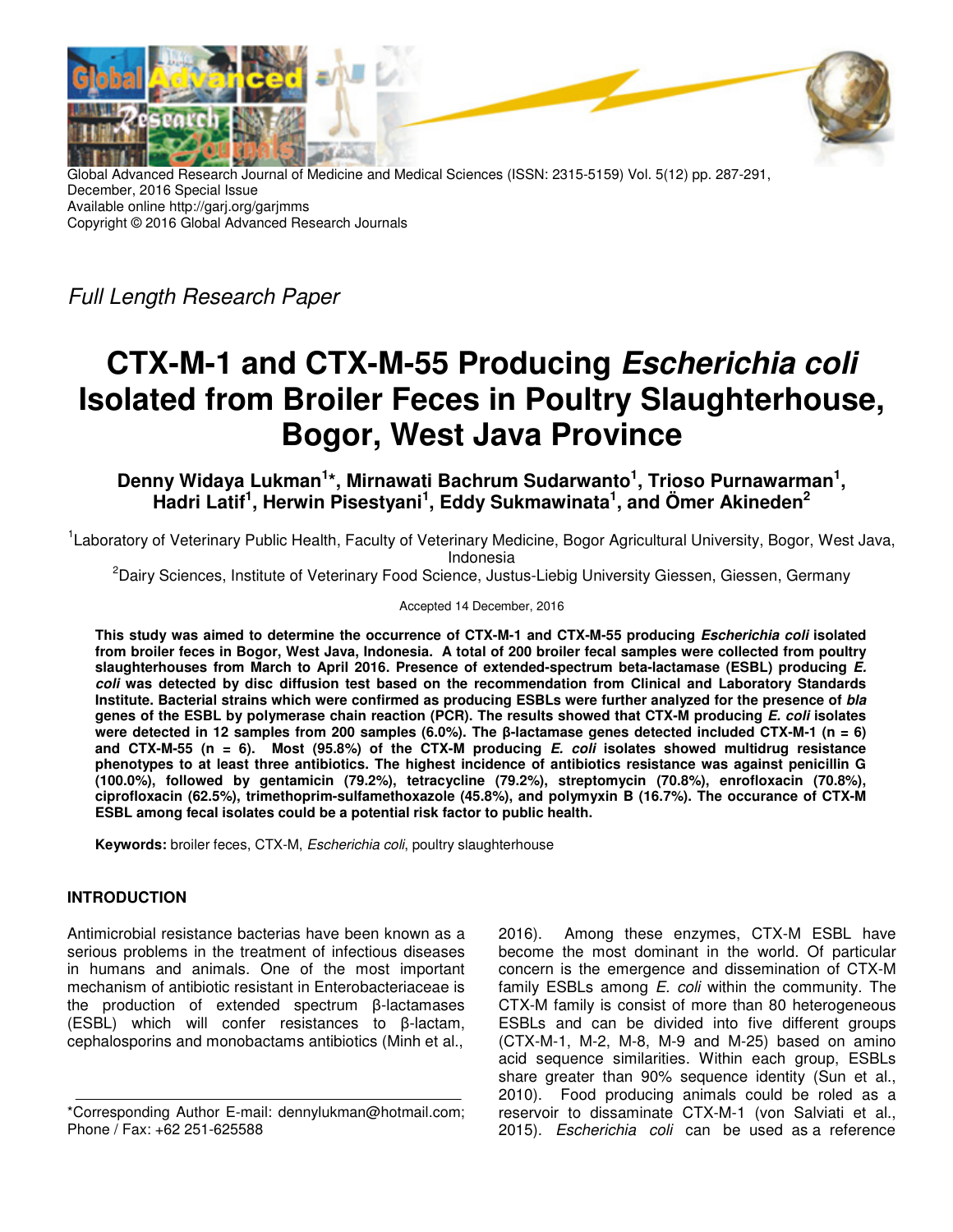species to track the dissemination of antimicrobial resistance (AMR) genes. Besides being a genetic versatile commensal of humans and animals, it is also widely disseminated in the environment (water, soil and food) and can constitute an important reservoir of antibiotic resistance determinants that can be readily transferred to and from other pathogenic bacteria (Meireles et al., 2015).

The spreading of CTX-M ESBL bacteria through fecal carriage is an important factor for among human communities and animals and will be influenced by factors such as previous treatment with antimicrobials. The dissemination of CTX-M producing E. coli may occur through fecal cross-contamination in food production units between groups of animals (or individuals), and the contamination of food derived from animals may occur during processing in the slaughterhouse (Horton et al., 2011). Consequently, without good hygienic practices, foods may act as a vehicle of transferring of ESBL producing bacteria to the gastrointestinal tract of the consumers (Gundogan and Avci, 2013). This study was aimed to determine the occurrence of CTX-M producing E. coli from broiler feces in poultry slaughterhouses, Bogor, Indonesia.

# **MATERIALS AND METHODS**

### **Isolation and Identification of ESBL Producing Escherichia coli**

Isolation and identification of ESBL producing E. coli was done by refering to Sudarwanto et al. (2016). A total of 200 fecal samples from poultry slaughterhouses, Bogor, Indonesia were collected from March to April 2016. Each fecal sample was collected directly from cloaca. Fecal samples were put in sterile plastic bags and transported to the laboratory using cooling box. Fecal samples were rinsed in 0.1% buffered peptone water (OXOID CM1049, England). Cloaca contents (10 g) were diluted in 90 mL of 0.1% buffered peptone water. Rinsates (10 mL) were enriched for 24 h at 37 °C supplemented with 20 µL cefotaxime  $(1 \mu g/mL)$ . There after the enrichment was streaked onto MacConkay agar (MERCK 1.05465.0500, Germany) containing 1 mg/L cefotaxime and incubated at 37 °C for 24 h under aerobic condition. The colonies which were presumed as E. coli will appear as red colonies in the media and surrounded by turbid zone. Further works were continued by KOH test, Gram staining, oxidase test (OXOID MB0266A, England), sulfide, indole, and motility (SIM) test, and biochemical test [indole, methyl red, Voges-Proskauer, and citrate  $(IMViC)$ ]. The colonies that were presumed as  $E.$  coli were selected and subcultured onto tryptic soy broth (MERCK 1.05458.0500, Germany) at 37 °C for 24 h. The identification of the  $E$ . coli-like colonies were then confirmed using API 32E (BIOMERIEUX, United States). Isolates were stored in tryptic soy broth containing 20%

glycerol at -20 °C until further workup.

### **ESBL Confirmation and Antibiotic Susceptibility Testing**

All cefotaxime-resistant and KOH-positive isolates were confirmed for ESBL production by the disk diffusion method according to the Clinical Laboratory Standards Institute (CLSI) guidelines (CLSI, 2014). The inhibition zones were determined for each isolate, using antibiotic disks, each containing 30 µg of cefotaxime, ceftazidime, or cefpodoxime, either alone or in combination with 10 µg of clavulanic acid (MAST Group, Germany). E. coli isolates which produced ESBL were subjected to susceptibility testing against 8 antimicrobial agents (penicillin G, streptomycin, gentamycin, ciprofloxacin, enrofloxacine, tetracycline, trimethoprimsulfamethoxazole, and polymyxin B) with disk diffusion method according to CLSI protocols and evaluated with CLSI criteria. E. coli ATCC 25922 and Klebsiella pneumoniae ATCC 700603 were used as a control strain.

## **Characterization of β-Lactamase by Polymerase Chain Reaction (PCR)**

Bacterial strains which were confirmed as producing ESBLs were further analyzed for the presence of bla genes of the ESBL subtypes TEM, SHV, and CTX-M (group 1, 2, 8, 9, or 25) by PCR using primers and conditions as previously reported (Sudarwanto et al., 2016). Bacterial DNA was isolated with the DNeasy blood and tissue kit (QIAGEN, Germany) according to the manufacturer's recommendations. K. pneumoniae ATCC 700603 was used as standard of ESBL-positive strains and E. coli ATCC 25922 was used as a non-ESBL producing organism or as a negative control. PCR products were determined by electrophoresis in a 2% agarose gel (BIOZYM, Germany). The molecular marker GeneRuler 100-bp DNA ladder (MBI FERMENTAS, Germany) was used.

# **Sequencing of bla Genes**

The ESBL-encoding genes  $bla_{\text{TEM}}$ ,  $bla_{\text{SHV}}$ , and  $bla_{\text{CTX-M}}$  of the ESBL-positive isolates were amplified with primers and PCR conditions as described previously in Sudarwanto et al. (2016). Resulting amplicons were purified using the PCR purification kit (QIAGEN, Germany). Sequencing was performed at SeqLab (Goettingen, Germany). Results were ev

aluated using the BLAST algorithm available at http://blast.ncbi.nlm.nih.gov/Blast.cgi.

# **Data Analysis**

Data were descriptively analyzed to describe occurrence of CTX-M producing E. coli isolated from broiler feces in poultry slaughterhouses.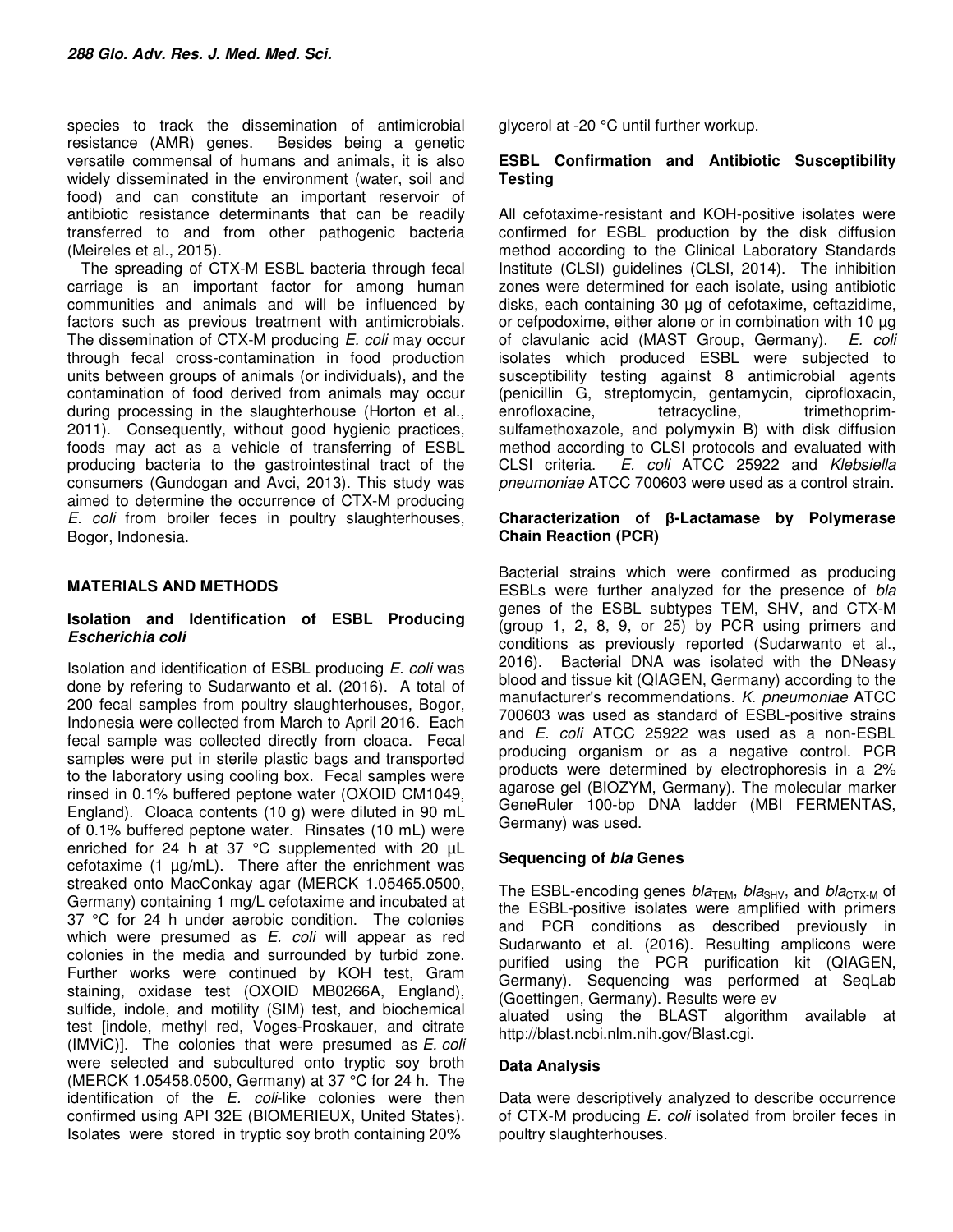| No. | Sample code |                  | Antibiotic resistance <sup>a</sup> |             |                  |              |                       |            |                   |                                |                  |                    |   |                         |  |
|-----|-------------|------------------|------------------------------------|-------------|------------------|--------------|-----------------------|------------|-------------------|--------------------------------|------------------|--------------------|---|-------------------------|--|
|     |             | bla gene product |                                    | β-lactam    | Amino-glycosides |              | Fluoroqui-<br>nolones |            | Tetra-<br>cycline | <b>Folic acid</b><br>inhibitor | Lipopep-<br>tide | Total <sup>b</sup> |   |                         |  |
|     |             | <b>CTX-M</b>     | Other                              | P           | S                | <b>CN</b>    | <b>CIP</b>            | <b>ENR</b> | <b>TE</b>         | <b>STX</b>                     | PB               | $\mathsf{R}$       |   | $I$ S                   |  |
|     | 8           | CTX-M-55         |                                    | R           | R                | $\mathsf{R}$ | $\mathsf R$           | R          | $\mathsf{R}$      | $\mathsf{R}$                   | S                | $\overline{7}$     | 0 |                         |  |
| 2   | 9           | CTX-M-1          |                                    | R           |                  | R            | S                     |            | R                 | S                              | S                | 3                  | 2 | 3                       |  |
| 3   | 18          |                  | TEM-1                              | R           | R                | $\mathsf{R}$ | $\mathsf R$           | R          | R                 | $\mathbf S$                    | S                | 6                  | 2 | 0                       |  |
| 4   | 30          | CTX-M-1          |                                    | R           | S                | R            | S                     |            | R                 | S                              | S                | 3                  |   | $\overline{4}$          |  |
| 5   | 41          |                  | TEM-1                              | R           | S                | $\mathsf{R}$ | S                     |            | R                 |                                | S                | 3                  | 2 | $\sqrt{3}$              |  |
| 6   | 56          | <b>CTX-M-55</b>  | TEM-1                              | R           | R                | R            | R                     | R          | R                 | R                              | S                |                    |   |                         |  |
|     | 59          |                  | TEM-1                              | R           | R                | S            | $\mathsf R$           | R          | S                 | $\mathsf{R}$                   | S                |                    | 0 | 3                       |  |
| 8   | 74          | CTX-M-1          |                                    | R           | $\mathsf{R}$     | $\mathsf{R}$ | $\mathsf R$           | R          | R                 | $\mathsf R$                    | S                |                    |   |                         |  |
| 9   | 85          |                  | TEM-1                              | R           | R                | $\mathsf{R}$ | $\mathsf R$           | R          | R                 | $\mathsf R$                    | S                |                    |   |                         |  |
| 10  | 106         | <b>CTX-M-55</b>  |                                    | R           | R                | $\mathsf S$  | $\mathsf{R}$          | R          | S                 | $\mathsf{R}$                   | $\sf R$          |                    | n | $\overline{c}$          |  |
| 11  | 108         | <b>CTX-M-55</b>  |                                    | R           | $\mathsf{R}$     | S            |                       | R          | S                 | $\mathsf R$                    | $\mathsf R$      |                    |   | $\sqrt{2}$              |  |
| 12  | 109         | <b>CTX-M-55</b>  |                                    | R           | R                | S            |                       | R          | S                 | $\mathsf R$                    | $\mathsf R$      | 5                  |   | $\sqrt{2}$              |  |
| 13  | 111         |                  | TEM-1                              | R           | R                | $\mathsf{R}$ | R                     | R          | R                 | $\mathsf R$                    | S                |                    |   |                         |  |
| 14  | 117         | CTX-M-1          |                                    | R           |                  | R            |                       | R          | R                 | $\mathsf R$                    | R                |                    | 2 | 0                       |  |
| 15  | 126         | <b>CTX-M-55</b>  | TEM-1b                             | R           | R                | $\mathsf{R}$ | S                     | S          | R                 | S                              | S                |                    |   | $\overline{4}$          |  |
| 16  | 138         |                  | TEM-1                              | $\mathsf R$ | R                | $\mathsf{R}$ | $\mathsf R$           | S          | R                 | $\mathsf R$                    | S                | 6                  |   | $\overline{c}$          |  |
| 17  | 155         |                  | TEM-1                              | R           |                  | S            | S                     |            | S                 | S                              | S                |                    | 2 | 5                       |  |
| 18  | 157         | CTX-M-1          |                                    | R           |                  | R            | S                     |            | R                 | S                              | S                | З                  | 2 | 3                       |  |
| 19  | 161         |                  | <b>TEM</b>                         | R           |                  | $\mathsf{R}$ | $\mathsf R$           | R          | R                 | $\mathbf S$                    | S                | 5                  |   | $\overline{\mathbf{c}}$ |  |
| 20  | 167         | CTX-M-1          |                                    | R           | R                | R            | R                     | R          | R                 | S                              | S                | 6                  |   | $\overline{c}$          |  |
| 21  | 170         |                  | TEM-1                              | R           | R                | $\mathsf{R}$ | $\mathsf R$           | R          | R                 | S                              | S                | 6                  |   | $\overline{c}$          |  |
| 22  | 173         |                  | TEM-1                              | R           | R                | R            | R                     | R          | R                 | S                              | S                |                    |   | $\overline{c}$          |  |
| 23  | 176         |                  | TEM-1                              | R           | R                | $\mathsf{R}$ | $\mathsf R$           | R          | R                 | S                              | S                | 6                  |   | $\boldsymbol{2}$        |  |
| 24  | 177         |                  | TEM-1                              | R           | R                | R            | $\mathsf R$           | R          | R                 | S                              | S                | 6                  | 0 | $\sqrt{2}$              |  |

**Tabel 1.** Molecular characterization and antibiotic susceptibilities of ESBL producing E. coli isolates

a P: penicillin G; S: streptomycin; CN: gentamicin; CIP: ciprofloxacin; ENR: enrofloxacin; TE: tetracycline; STX: trimethoprim-sulfamethoxazole; PB: polymyxin B<br>b R: resistance: I: Intermediate: S: sensitive

b R: resistance; I: Intermediate; S: sensitive

#### **RESULTS**

In this present study, 12 ESBL-producing E. coli isolated from broiler fecal samples produced CTX-M type ESBL. The bla<sub>CTX-M</sub> types were identified as CTX-M-1 ( $n = 6$ ) and CTX-M-55 ( $n$ ) = 6). PCR analysis followed by partial sequencing revealed the presence of bla<sub>TEM-1</sub> (n = 12), both  $bla_{CTX-M-1}$  and  $bla_{TEM-1}$  (n = 1), and both  $bla_{CTX-M-55}$  and  $bla_{TEM-1}$  (n = 2). All of CTX-

M-1 and -55 producing *E. coli* isolates showed multidrug resistance phenotypes against at least three antibiotics. The highest incidence of antibiotics resistance was to penicillin G (100.0%), followed by gentamicin (79.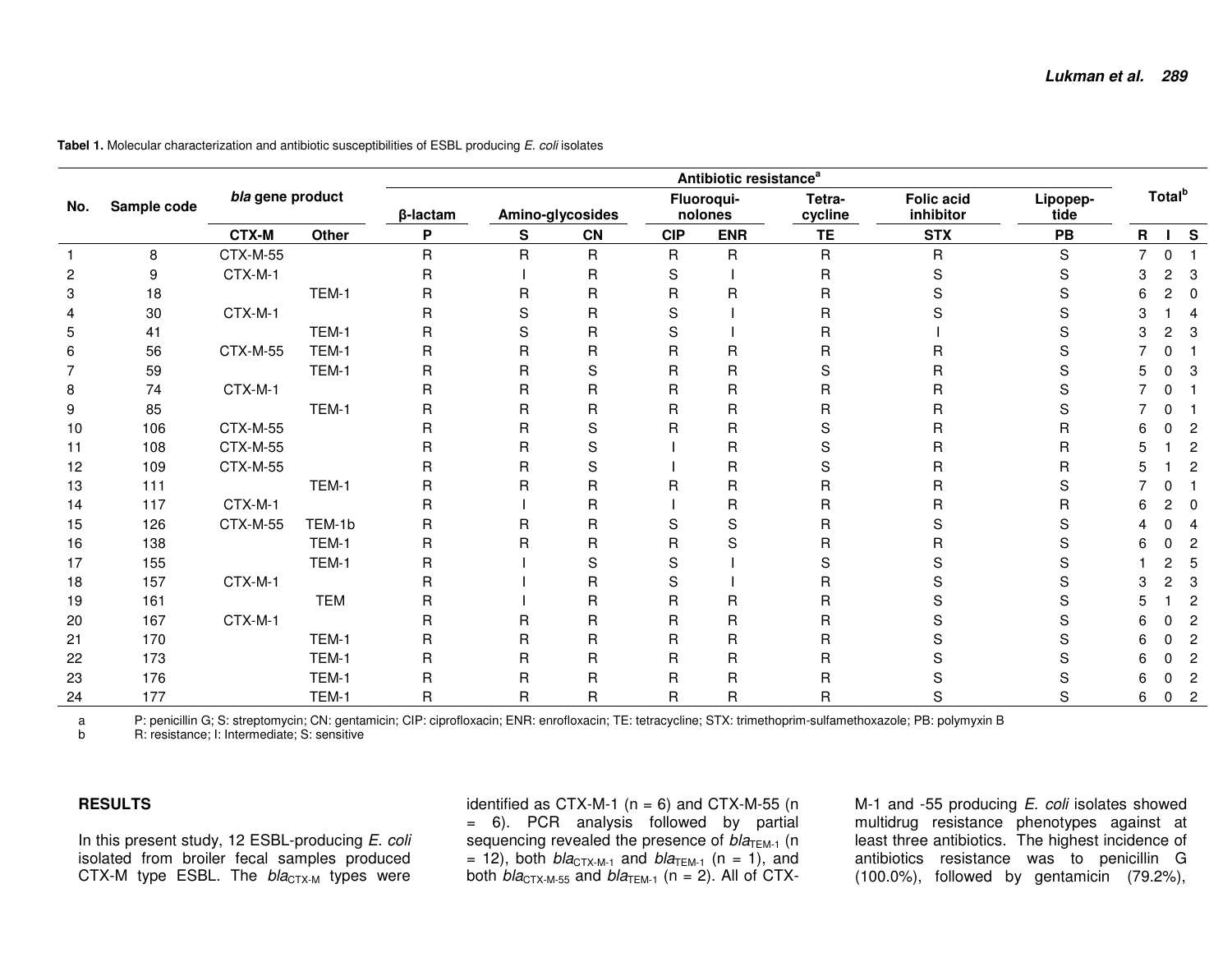tetracycline (79.2%), streptomycin (70.8%), enrofloxacin (70.8%), ciprofloxacin (62.5%), trimethoprimsulfamethoxazole (45.8%), and polymyxin B (16.7%). Detail results on characteristics and antibiotic susceptibilities of multidrug resistant of 12 ESBL producing E. coli isolates were described in Table 1.

## **DISCUSSION**

CTX-M producing E. coli isolates were detected in 12 of the 200 (6.0%) broiler fecal samples. In this work, the βlactamase genes were detected in these isolates were  $bla_{\text{CTX-M-1}}$  (50.0%) and  $bla_{\text{CTX-M-55}}$  (50.0%). Some of them harbored an additional  $bla_{\text{TEM-1}}$  gene but none of them was positive for the  $bla<sub>SHV</sub>$  gene. This is the first report of CTX-M producing E. coli in broiler feces, in Indonesia.

Our result was similar to previous study in United Kingdom showed that  $bla_{CTX-M-1}$  genes were detected in 5 of the 32 (15.6%) broiler fecal samples and indicated that the predominant sequence type in United Kingdom broiler feces was CTX-M-1 (Horton et al., 2011). Another study conducted in Korea reported that E. coli from 9 (9.0%) of the 100 chicken fecal samples examined produced CTX-M type ESBL namely CTX-M-14 ( $n = 4$ ), CTX-M-15 ( $n =$ 4), and CTX-M-1 ( $n = 1$ ) (Tamang et al., 2014).

Interistingly, in this study reported that CTX-M-55 was also predominant sequence type among CTX-M producing E. coli isolated from broiler feces. CTX-M-55 was first identified in E. coli and Klebsiella pneumoniae isolates in Thailand in 2007 (Sun et al., 2010). In Asia, CTX-M-55 producing bacterias are commonly reported from human and animals (Hasman et al., 2015). CTX-M-55 is a variant of CTX-M-15 by one amino acid substitution of Ala-77-Val (Xia et al., 2014). Another study reported that CTX-M-55 has similar hydrolytic activity as CTX-M-15 and to exhibit increased catalytic efficiency against ceftazidime as well as cefotaxime (Lee et al., 2013). The mutation and subsequent epidemiological change of major ESBL genotypes circulated (e.g. CTX-M-3 to CTX-M-15 and CTX-M-55) may result from the injudicious used of antimicrobial agents among livestock and hospitals (Xia et al., 2014). The rapid proliferation and worldwide spread of CTX-M in E. coli is a matter of concern both in human and veterinary medicine. Furthermore, CTX-M producing E. coli has been reported that could be transfered these determinants to other commensal Enterobacteriaceae, such as K. pneumoniae, or to pathogens like Shigella or Salmonella spp. (Sudarwanto et al., 2016).

Multidrug resistance (MDR) to other classes of antibiotics was also described in this study. Multidrug resistance was defined as resistance to 3 or more different classes of antimicrobials (Blaak et al., 2015). This study showed that 95.8% (23/24) CTX-M producing

E. coli displayed MDR to at least three antibiotics. The production of ESBLs is often plasmid mediated that frequently carry genes encoding resistance to other drug classes, such as fluoroquinolones, aminoglycosides, sulfa-derivatives and trimethoprim (Dierikx et al., 2012). Since these drugs are frequently used in broiler production, co-selection through usage of these drugs may have played a role in the selection for ESBLproducing isolates (Dierikx et al., 2010).

The presence of CTX-M producing E. coli in Bogor poultry slaughterhouse could be important factors for environmental contamination and spread to the food chain. Contamination of ESBL producing E. coli to meat and meat products can be easily during animal evisceration after slaughter through contact with contaminated water or during meat handling (Skockova et al., 2015). Contaminated surface water with fecesborne bacteria has long been a water quality issue owing to the potential for disease transmission (Ma et al., 2012). The human population may be exposed to antimicrobial resistance bacteria through contaminated surface water because it is an important source for drinking water production and is used for recreational activities and irrigation of crops. Moreover, also animals (livestock, wild life) may be exposed to these bacteria by drinking from or foraging in contaminated water (Blaak et al., 2015). In addition, very high air contamination with coliforms, including ESBL/AmpC-producing strains, was described in the air of poultry slaughterhouses, especially during shackling, killing, and evisceration (Laube et al., 2014)

ESBL producers is estimated that will increase in future in both animals and humans (Sudarwanto et al., 2016). More research is however needed to understand how persistence and dissemination can be minimized. Dissemination through plasmids adds a second dimension to this problem and most probably prolongs the ability for resistance phenotypes to persist (Brolund, 2014).

In conclusion, CTX-M-1 and CTX-M-55 producing E. coli are the most prevalent type of our CTX-M ESBLpositive isolates and 95.8% of CTX-M producing E. coli isolates showed multidrug resistance phenotypes to at least three antibiotics. The dissemination of these enzymes among fecal isolates of healthy food-producing animals can be a problem of food safety, environment, human, animals, and other pathogen bacteria.

#### **ACKNOWLEDGEMENTS**

We thank all veterinarians and technical staff from Bogor Agricultural Office, West Java, Indonesia. This study was supported by the Directorate General of Higher Education, Ministry of Education and Culture, Indonesia.